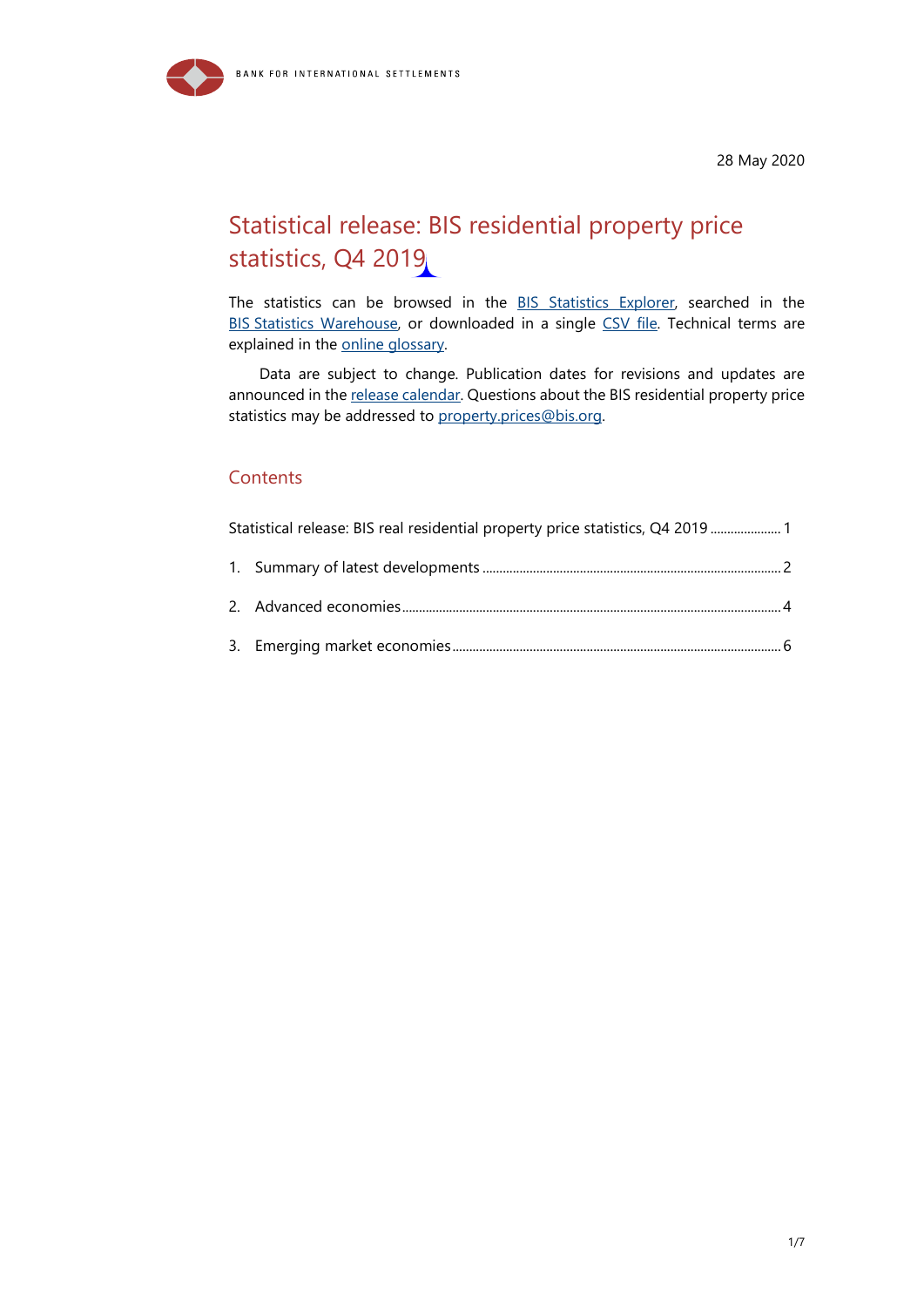### <span id="page-1-0"></span>1. Summary of latest developments

• Global house price inflation had already lost significant momentum before the Covid-19 pandemic broke out. Year-on-year growth in real residential property prices<sup>[1](#page-1-1)</sup> for major advanced economies (AEs) and emerging market economies (EMEs) slowed down to 0.9% in aggregate during the last quarter of 2019, the lowest rate since 2015. Real prices all but stagnated in EMEs, rising by a mere 0.2% year on year. In AEs, they continued to rise at a moderate pace (+1.8%), which was significantly below the rates seen in 2014–18. Within the G20 economies, Germany, Mexico, Russia and France saw the strongest annual real house price inflation in Q4 2019, while only India recorded a marked decline.





<span id="page-1-1"></span>Real residential property prices refer to nominal residential property price indicators deflated by the Consumer Price Index. Global aggregates are weighted aggregates of selected advanced economies (Australia, Canada, Denmark, the euro area, Iceland, Japan, New Zealand, Norway, Sweden, Switzerland, the United Kingdom and the United States) and emerging market economies (Brazil, Bulgaria, Chile, China, Colombia, Croatia, the Czech Republic, Hong Kong SAR, Hungary, India, Indonesia, Israel, Korea, Malaysia, Mexico, Morocco, North Macedonia, Peru, Philippines, Poland, Romania, Russia, Singapore, South Africa, Thailand, Turkey and the United Arab Emirates), based on PPP exchange rates.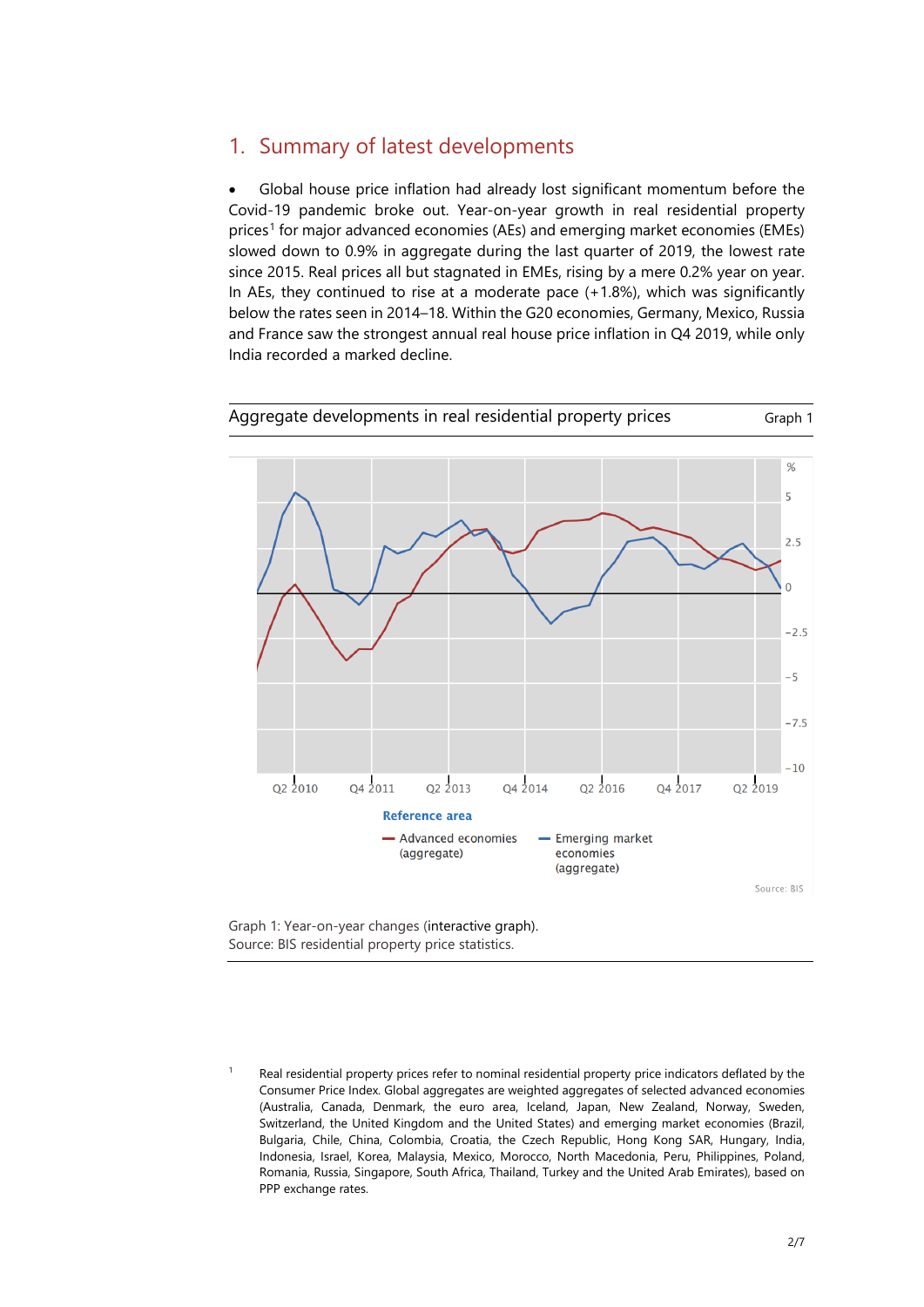• Despite their recent slowdown, global house prices have reached historically high levels since the aftermath of the 2007–09 Great Financial Crisis (GFC). In Q4 2019, they were fully 16% above their immediate post-GFC levels [\(19%](http://stats.bis.org/statx/srs/tseries/SPP/Q:5R:R:628?t=H2&p=20192&m=628&x=REF_AREA.1.CL_BIS_GL_REF_AREA.5R:4T&o=w:20093.20192,s:line,t:Reference%20area) in AEs and [14%](hhttp://stats.bis.org/statx/srs/tseries/SPP/Q:5R:R:628?t=H2&p=20192&m=628&x=REF_AREA.1.CL_BIS_GL_REF_AREA.5R:4T&o=w:20093.20192,s:line,t:Reference%20area) in EMEs) in real terms. This increase has been particularly pronounced in non-European advanced economies and emerging Asia. In contrast, real prices are still largely below their post-crisis levels in central and eastern Europe. Among the G20 economies, prices have surged the most in India and, to a lesser extent, in Canada, Germany, the United States and Mexico. At the other end of the scale, they have declined markedly since 2010 in Russia and Italy.

|                                             | Cumulative from 2010 <sup>1</sup> | Year-on-year |  |
|---------------------------------------------|-----------------------------------|--------------|--|
| All reporting countries                     | 16.0                              | 0.9          |  |
| Advanced economies                          | 18.8                              | 1.8          |  |
| Non-European countries                      | 26.2                              | 1.4          |  |
| Euro area                                   | 5.4                               | 3.0          |  |
| European countries outside the euro<br>area | 19.7                              | 0.3          |  |
| Emerging market economies                   | 14.2                              | 0.2          |  |
| Latin America                               | 14.5                              | 1.4          |  |
| <b>Emerging Asia</b>                        | 24.5                              | $-0.4$       |  |
| Central and eastern Europe <sup>2</sup>     | $-22.6$                           | 2.8          |  |
| Middle East and Africa                      | 8.9                               | $-1.3$       |  |

Regional developments in real residential property prices, in per cent,  $Q4\,2019$   $\qquad \qquad$ 

Estimated weighted quarterly averages based on rolling GDP and PPP exchange rates.

 $1$  2010 = 100.  $2$  Not including members of the euro area.

Source: BIS calculations.





Graph 2: 2010=100

AU = Australia; BR = Brazil; CA = Canada; CN = China; DE = Germany; FR = France; GB = United Kingdom; ID = Indonesia; IN = India; IT = Italy; JP = Japan; KR = Korea; MX = Mexico; RU = Russia; TR = Turkey; US = United States; XM = euro area; ZA = South Africa.

Source[: BIS selected residential property price series](http://www.bis.org/statistics/pp_selected.htm) based on quarterly average data.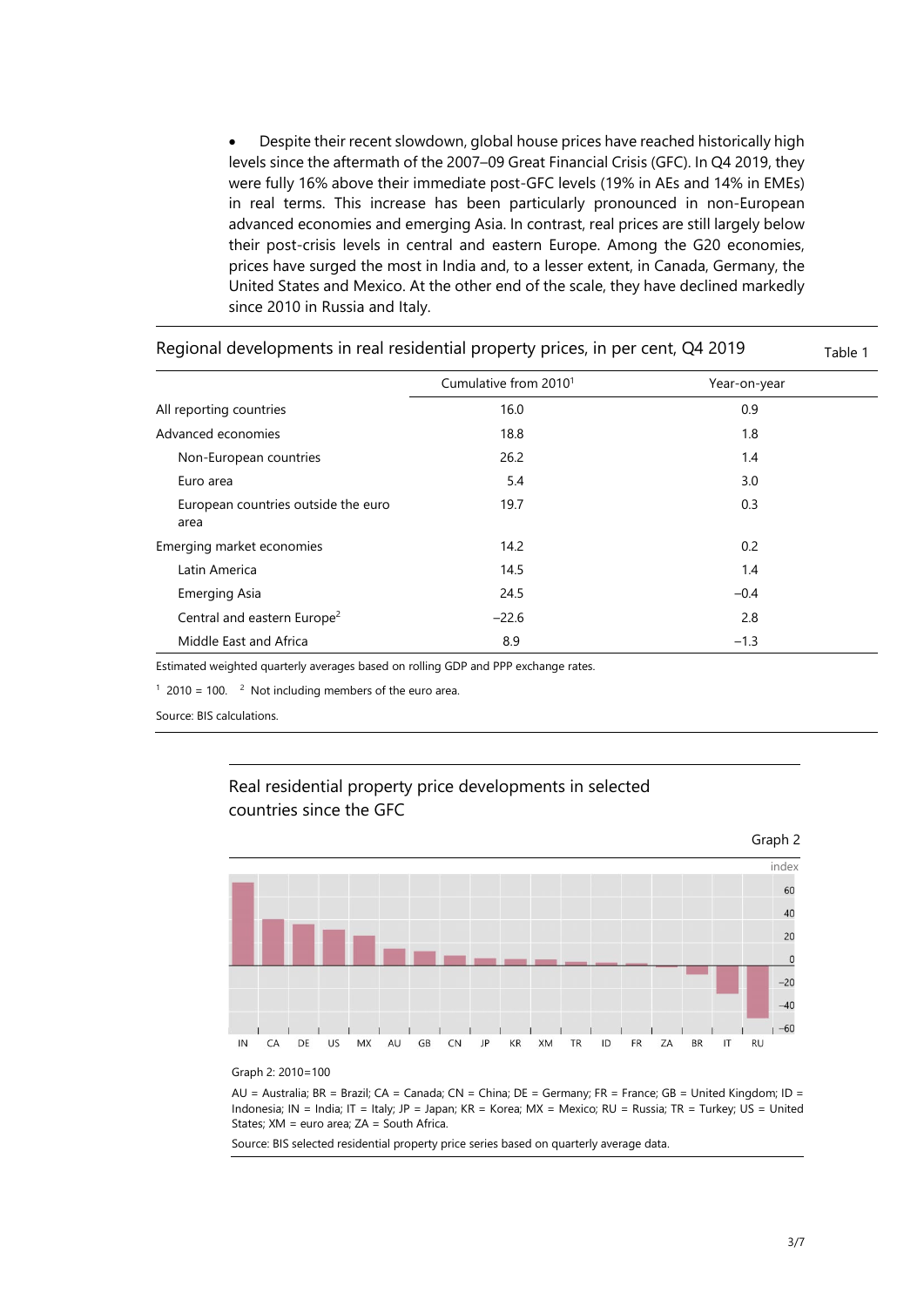### <span id="page-3-0"></span>2. Advanced economies



#### Real residential property prices in advanced economies

Graph 3: [interactive graph.](http://stats.bis.org/statx/srs/tseries/SPP/Q:AU:R:771?t=H2&p=20194&m=771&x=REF_AREA.1.CL_BIS_GL_REF_AREA.AU:CA:XM:JP:GB:US&o=w:20122.20194,s:line.nn,t:Reference%20area) 

Source: [BIS selected residential property price series](http://www.bis.org/statistics/pp_selected.htm) based on quarterly average data.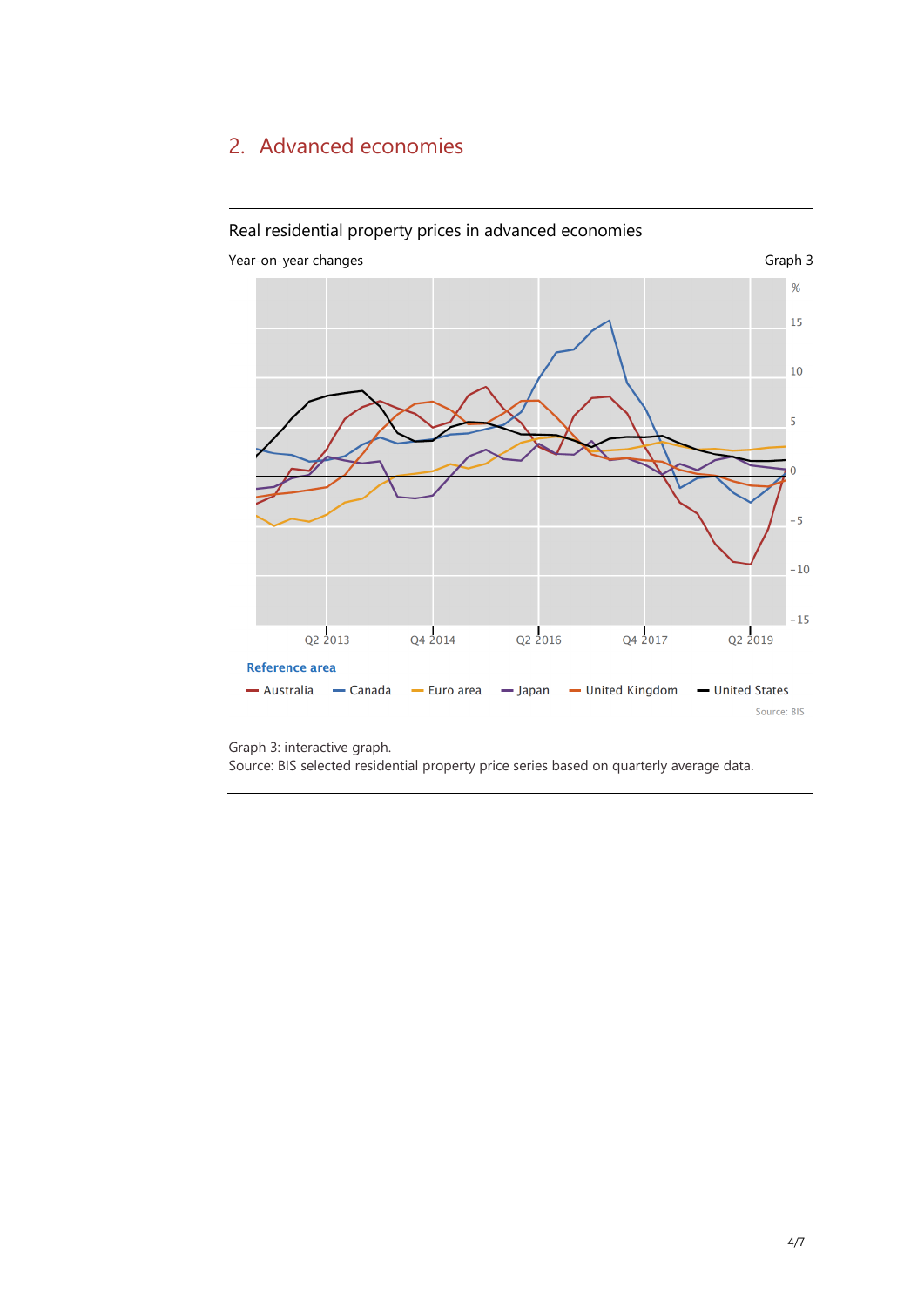#### Real residential property prices in euro area member states

Year-on-year changes Graph 4





[Graph 4:](http://stats.bis.org/statx/srs/tseries/SPP/Q:AU:R:628?t=H2&p=20183&x=REF_AREA.1.CL_BIS_GL_REF_AREA.AU:BR:CA:CN:XM:FR:DE:IN:ID:IT:JP:KR:MX:RU:ZA:TR:GB:US&o=w:last.1,s:col.nn,t:Reference%20area) [interactive graph.](http://stats.bis.org/statx/srs/tseries/SPP/Q:FR:R:771?t=H2&p=20194&m=771&x=REF_AREA.1.CL_BIS_GL_REF_AREA.FR:DE:GR:IT:PT:ES&o=w:20122.20194,s:line.nn,t:Reference%20area)

```
Source: BIS selected residential property price series based on quarterly average data.
```
In aggregate for the group of AEs, the year-on-year growth rate of real residential property prices strengthened to 1.8% in the last quarter of 2019. Real prices rose the most in the euro area (3%), followed by the United States (2%) and Japan (1%). Prices rose also in Australia, for the first time after two years of significant declines, and they remained stable in Canada and in the United Kingdom.

Within the euro area, house price inflation was significant in Portugal and Greece (9% and 7%, respectively), and relatively strong in Germany, France and Spain (around 3–4%). Prices remained flat in Italy (Graph 4).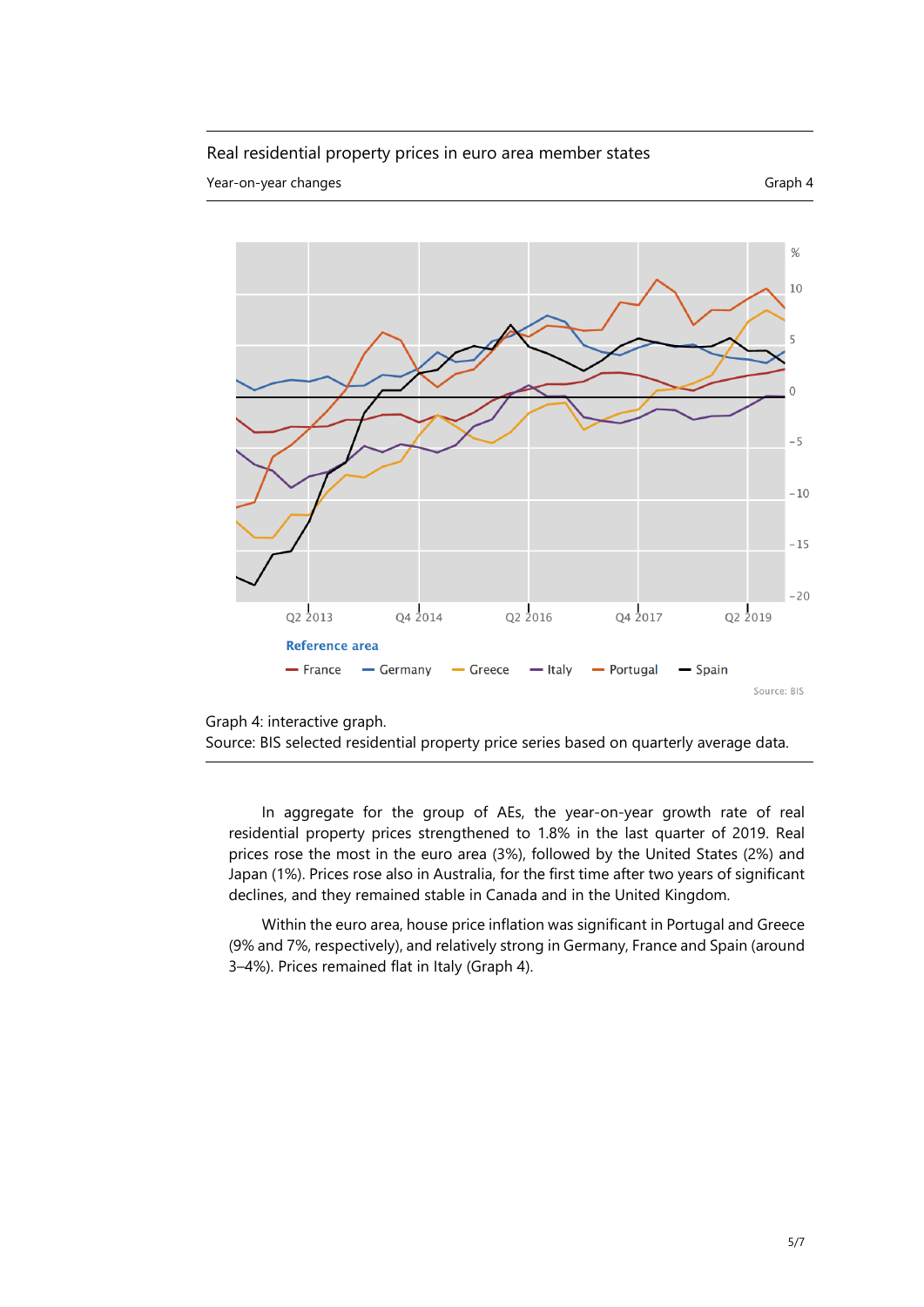## <span id="page-5-0"></span>3. Emerging market economies



[Graph 5:](http://stats.bis.org/statx/srs/tseries/SPP/Q:AU:R:628?t=H2&p=20183&x=REF_AREA.1.CL_BIS_GL_REF_AREA.AU:BR:CA:CN:XM:FR:DE:IN:ID:IT:JP:KR:MX:RU:ZA:TR:GB:US&o=w:last.1,s:col.nn,t:Reference%20area) [interactive graph.](http://stats.bis.org/statx/srs/tseries/SPP/Q:CN:R:771?t=H2&p=20194&m=771&x=REF_AREA.1.CL_BIS_GL_REF_AREA.CN:IN:ID:HK:KR&o=w:20122.20194,s:line.nn,t:Reference%20area)  Source: [BIS selected residential property price series](http://www.bis.org/statistics/pp_selected.htm) based on quarterly average data.